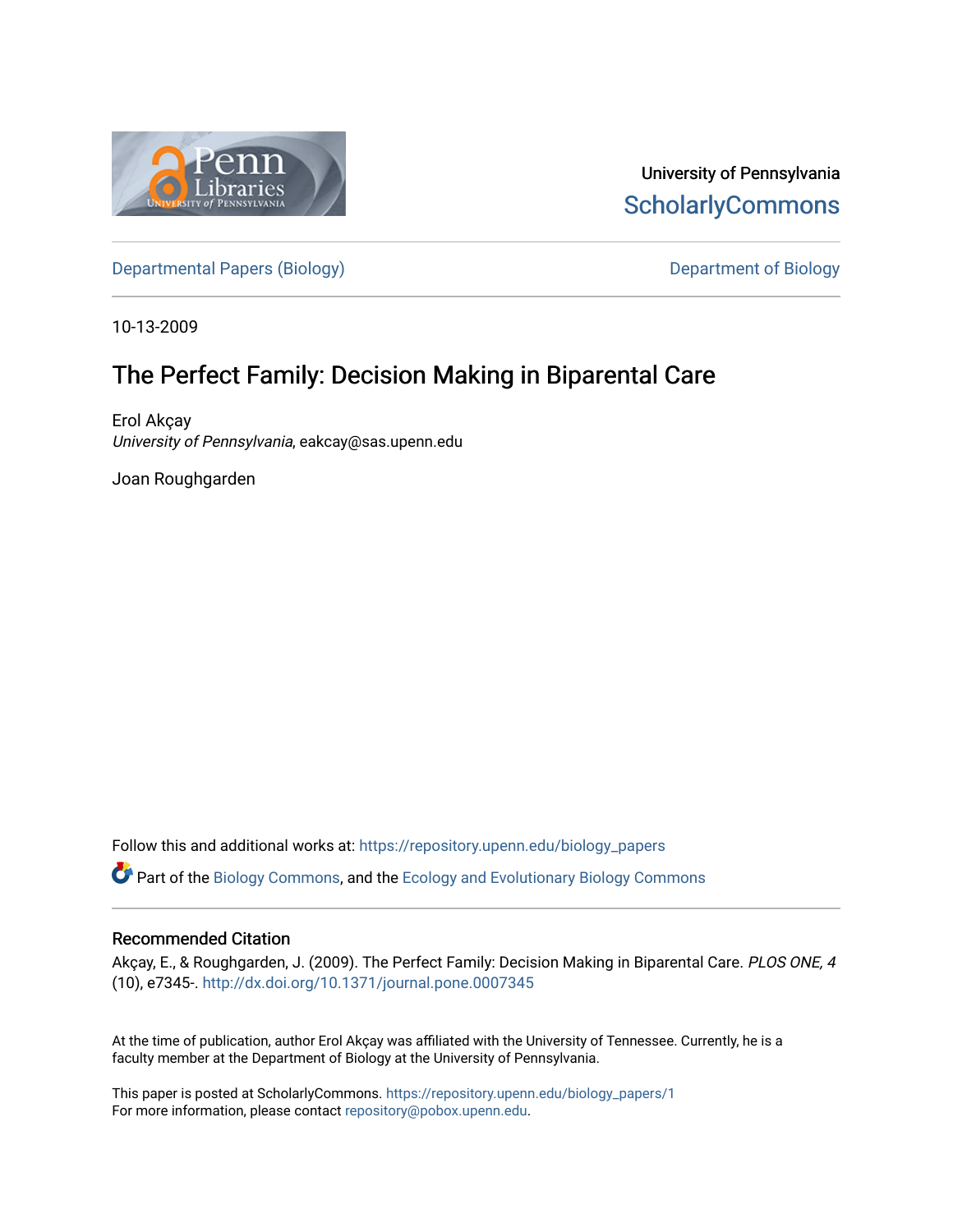# The Perfect Family: Decision Making in Biparental Care

# **Abstract** Background

Previous theoretical work on parental decisions in biparental care has emphasized the role of the conflict between evolutionary interests of parents in these decisions. A prominent prediction from this work is that parents should compensate for decreases in each other's effort, but only partially so. However, experimental tests that manipulate parents and measure their responses fail to confirm this prediction. At the same time, the process of parental decision making has remained unexplored theoretically. We develop a model to address the discrepancy between experiments and the theoretical prediction, and explore how assuming different decision making processes changes the prediction from the theory.

# Model Description

We assume that parents make decisions in behavioral time. They have a fixed time budget, and allocate it between two parental tasks: provisioning the offspring and defending the nest. The proximate determinant of the allocation decisions are parents' behavioral objectives. We assume both parents aim to maximize the offspring production from the nest. Experimental manipulations change the shape of the nest production function. We consider two different scenarios for how parents make decisions: one where parents communicate with each other and act together (the perfect family), and one where they do not communicate, and act independently (the almost perfect family).

# Conclusions/Significance

The perfect family model is able to generate all the types of responses seen in experimental studies. The kind of response predicted depends on the nest production function, i.e. how parents' allocations affect offspring production, and the type of experimental manipulation. In particular, we find that complementarity of parents' allocations promotes matching responses. In contrast, the relative responses do not depend on the type of manipulation in the almost perfect family model. These results highlight the importance of the interaction between nest production function and how parents make decisions, factors that have largely been overlooked in previous models.

# **Disciplines**

Biology | Ecology and Evolutionary Biology

# **Comments**

At the time of publication, author Erol Akçay was affiliated with the University of Tennessee. Currently, he is a faculty member at the Department of Biology at the University of Pennsylvania.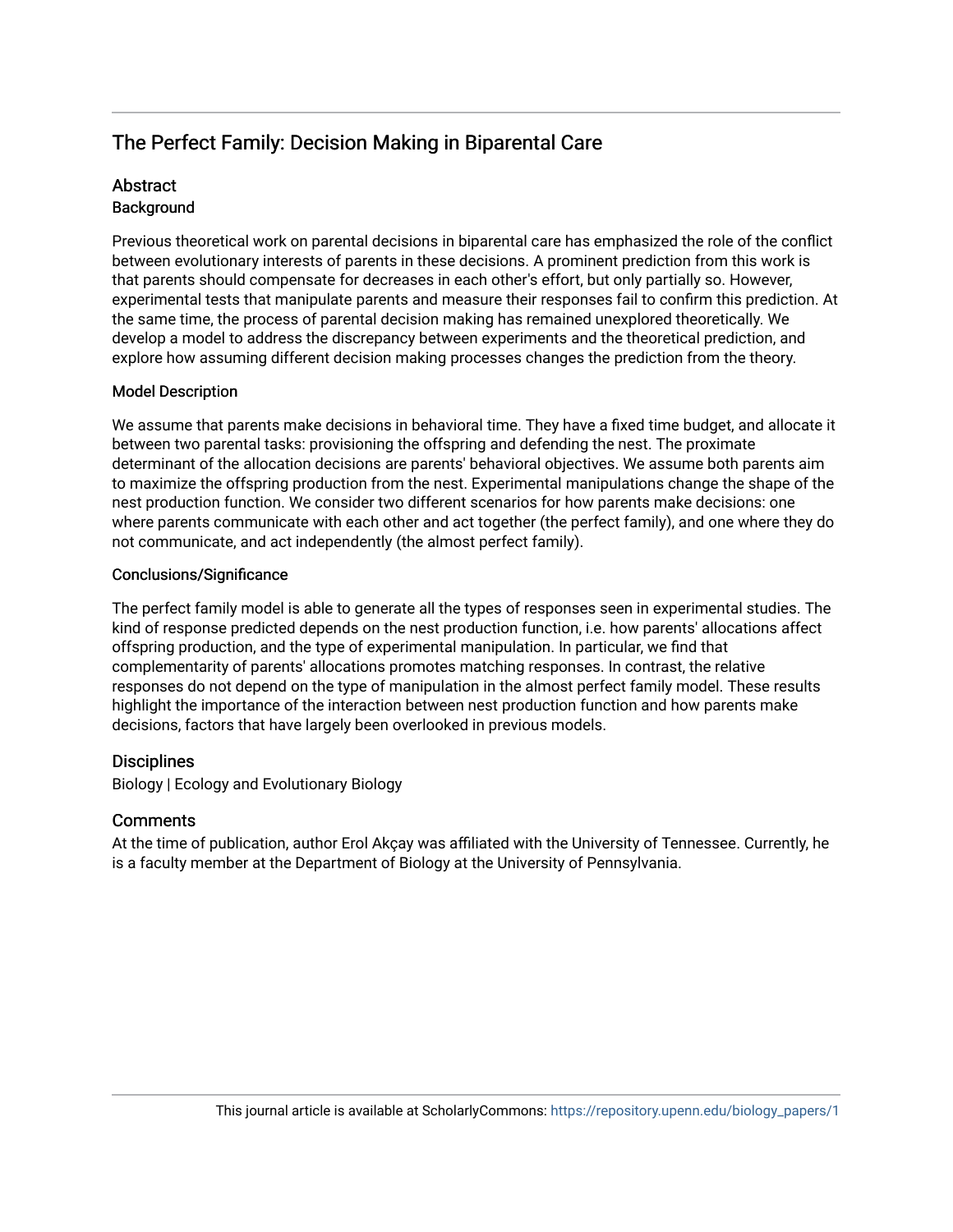# The Perfect Family: Decision Making in Biparental Care

## Erol Akçay<sup>1,2\*</sup>, Joan Roughgarden<sup>3</sup>

1 Department of Biology, Stanford University, Stanford, California, United States of America, 2 Current address: National Institute for Mathematical and Biological Synthesis (NIMBioS), University of Tennessee, Knoxville, Tennessee, United States of America, 3Department of Biology, Stanford University, Stanford, California, United States of America

## Abstract

Background: Previous theoretical work on parental decisions in biparental care has emphasized the role of the conflict between evolutionary interests of parents in these decisions. A prominent prediction from this work is that parents should compensate for decreases in each other's effort, but only partially so. However, experimental tests that manipulate parents and measure their responses fail to confirm this prediction. At the same time, the process of parental decision making has remained unexplored theoretically. We develop a model to address the discrepancy between experiments and the theoretical prediction, and explore how assuming different decision making processes changes the prediction from the theory.

Model Description: We assume that parents make decisions in behavioral time. They have a fixed time budget, and allocate it between two parental tasks: provisioning the offspring and defending the nest. The proximate determinant of the allocation decisions are parents' behavioral objectives. We assume both parents aim to maximize the offspring production from the nest. Experimental manipulations change the shape of the nest production function. We consider two different scenarios for how parents make decisions: one where parents communicate with each other and act together (the perfect family), and one where they do not communicate, and act independently (the almost perfect family).

**Conclusions/Significance:** The perfect family model is able to generate all the types of responses seen in experimental studies. The kind of response predicted depends on the nest production function, i.e. how parents' allocations affect offspring production, and the type of experimental manipulation. In particular, we find that complementarity of parents' allocations promotes matching responses. In contrast, the relative responses do not depend on the type of manipulation in the almost perfect family model. These results highlight the importance of the interaction between nest production function and how parents make decisions, factors that have largely been overlooked in previous models.

Citation: Akçay E, Roughgarden J (2009) The Perfect Family: Decision Making in Biparental Care. PLoS ONE 4(10): e7345. doi:10.1371/journal.pone.0007345

Editor: Frederick R. Adler, University of Utah, United States of America

Received March 31, 2009; Accepted September 10, 2009; Published October 13, 2009

Copyright: @ 2009 Akçay, Roughgarden. This is an open-access article distributed under the terms of the Creative Commons Attribution License, which permits unrestricted use, distribution, and reproduction in any medium, provided the original author and source are credited.

Funding: The authors have no support or funding to report.

Competing Interests: The authors have declared that no competing interests exist.

\* E-mail: erol@nimbios.org

## Introduction

The study of parental care is one of the most prominent areas in behavioral ecology. A large number of empirical and theoretical studies have been published attempting to explain patterns of parental care in terms of the fitness costs and benefits to the individuals supplying it [1]. These fitness costs and benefits are usually studied in the framework of sexual conflict, which posits that behavioral interactions between breeding males and females are driven by the conflicts between their evolutionary interests. Currently, the common wisdom seems to be that ''the evolution of parental care is riddled with sexual conflict and a resulting evolutionary tug-of-war between males and females'' [2, p. 156]. The most prominent prediction from this line of work is called partial compensation, and means that when parents respond to loss of effort by their partners, they should only do so partially. However, this prediction has had only mixed success in empirical tests. At the same time, theoretical work on the issue of how caring parents make their decisions in a social context remains scarce. In this paper, we aim to address these two issues. Our approach is to analyze the behavioral decisions made by parents under two different models of how they make decisions. We show that these

two models yield a variety of predictions as a function of the ecology of nest production, which can explain the observed variation in experimental tests of the partial compensation prediction. Moreover, the two models also yield strikingly different response patterns to different model experiments, which allow empirically distinguishing between them. Below, we start by an overview of previous theory and its central prediction.

### Overview of previous theory

The central concept in parental care theory is parental investment (PI). Trivers [3] defined PI as any investment in an offspring that benefits that particular offspring, but prevents the parent from investing in other offspring. This definition is logically self-consistent as it defines PI in the relevant currency, namely offspring produced. However, it also makes PI a complicated variable that depends on population-level patterns of care and demography because these determine the opportunities to invest in other offspring [4]. Consequently, PI in Trivers' sense is hard to measure, and most empirical and theoretical studies focused on a different variable, parental effort (PE), defined as the material resources (such as time or energy) invested in or risks taken during parental care [5,6].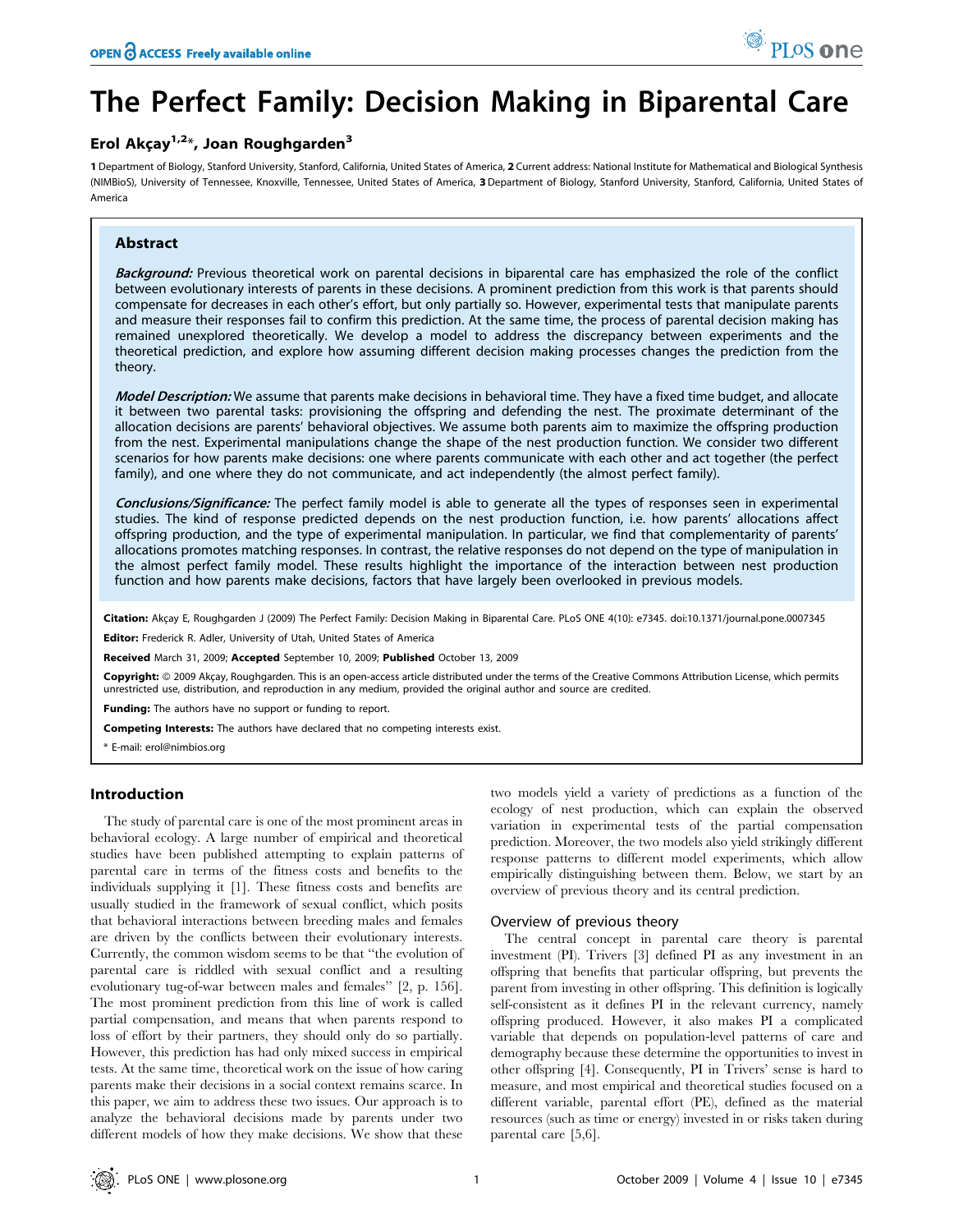A major question in parental care theory is what amount of PE should be invested by each parent in a biparental species (e.g. most birds). Since the 1970's, several models have been built to answer this question [5,7–11]. In all these models, parents face a trade-off between investing time and energy into their current broods versus investing into their own survival or remating effort in order to gain other reproductive opportunities. These alternative reproductive opportunities are the cause of the conflict between parents' fitness interests. (In the special case of complete genetic monogamy for the lifetime of both parents, this conflict disappears, but this is generally regarded as a rare and derived case.) The fitness functions that result from this trade-off are then analyzed to find the stable levels of PE. There are different flavors to the different models: the one by Chase [8] is purely behavioral, and assumes that individuals reach optimal PE by reacting to each others PE behaviorally. Later, the analysis of Houston and Davies [9] modifies this assumption and allows the interpretation that individuals' PE are genetically determined. Finally, McNamara et al. [10] stipulate that individuals react to each other in behavioral time according to some genetically determined response rules, and attempt to calculate the evolutionary stable response rules. More recently, this model has been extended by Johnstone and Hinde [11] to include the possibility of imperfect information.

Despite the differences in how they treat the decision making by the parents, all of these models (except [11]) yield a common prediction. If parents are allowed to respond to each other behaviorally (as opposed to their efforts being genetically fixed), they should do so in a particular manner. Namely, if one of the parents decreases its effort, the other parent should increase effort in return, but by a smaller amount then the original decrease. This type of response is called partial compensation. To see the intuition behind this prediction, consider what would happen if the responding parent compensated fully for the loss of effort by its partner: the brood would then continue receiving the same level of total care. This means that the parent decreasing its effort does not experience a fitness reduction in the current reproductive success, while it benefits from the increased survival (or remating) chances. Consequently, that parent will enjoy higher fitness and will be selected to reduce its effort. The exception to this prediction is the model by Johnstone and Hinde [11], who predict response rules with positive slopes, i.e. a matching response, under some parameter regimes. The reason behind their prediction is that in their model, parents operate under uncertainty about the brood's real need. Therefore, changes in partner effort also convey information about changes in the brood's need, which under some conditions elicits a matching response. The relation between Johnstone and Hinde's model and the current one is taken up in more detail in the Discussion.

#### Empirical tests

A number of empirical studies in birds have tested the prediction of partial compensation, this literature has been reviewed recently by Hinde [12]. The most common methods involve handicapping one of the parents by attaching small weights to their tails [13] or clipping some tail feathers [14]. The handicapped parent commonly (but not always, e.g. [15]) decreases the frequency of the food deliveries it makes to the nest, which is taken to be a measure of PE. The partner is then predicted to compensate partially by increasing its food delivery rate, but not as much as the original reduction by the handicapped parent. However, the results of these experiments show considerable variation, including no compensation (house sparrows, [16]), partial compensation (orange-tufted sunbird, [17]) and full compensation (great tits, [15]). Of the 10 handicapping studies that Hinde reviews 5 show no compensation, 2 partial compensation, and 3 full compensation. In the same article, Hinde reports on her own study that instead of handicapping one parent, simulated begging calls by nestlings in great tits. In this case, parents show a matching response, meaning that both of them adjust their provisioning rates in the same direction [12]. The contrast between the prominent partial compensation prediction from previous theory and the observed variation in empirical results motivates our model.

#### A new approach

In this article, we develop a different approach to the question of how parents should respond to manipulations. There are two major sets of assumptions we make in our model. The first set concerns the ecology of parental care and how it affects the production of offspring from the nest. We assume that the nest production is dependent not only on the total PE, but also on the allocation of that effort between two competing parental tasks, which we take to be nest defense (or vigilance) and food delivery. We measure PE as the total time spent on care. Thus, parents need to allocate their time optimally between two tasks. Almost all previous manipulation studies have measured only one parental care component, provisioning, and equated changes in provisioning to changes in total PE. The exception to this trend is the study by Markman et al. [17], which measures both time spent provisioning and time spent on nest guarding, and documents a trade-off between these two. Here, we model a situation where changes in provisioning in response to manipulations can be explained by changes in allocation of PE.

We also incorporate explicitly the nature of the experimental manipulation into our model when predicting parents' responses. The nature of the manipulations turns out to be decisive in determining how parents respond to manipulations, but has largely been overlooked in previous models. There is again, one exception to this trend, which is the model by Sanz et al. [15], which explicitly incorporates two types of possible manipulations into their predictive framework.

The second set of assumptions concerns how parents make decisions. Our model operates at the behavioral, as opposed to evolutionary, time-scale. That is, we model parents that adjust their parental care decisions dynamically in response to changes in the environment, similar to Chase [8]. Parents' decisions affect how much the chicks grow and how likely they are to survive, and how much energy reserves the parent has left. These factors result in a fitness accumulation rate from the nest for each parent, which can then be incorporated in a demographic equation for natural selection. We then assume that parents have objective functions that they aim to maximize by behaviorally adjusting their allocations. These objective functions are proximate causes of allocation decisions, distinct from evolutionary fitness, which represented by the fitness accumulation rate. The notion of behavioral goals and objectives, as distinct from an individual's fitness, has been an integral part of ethology for a long time (e.g. [18]) but has lost its prominence in modern behavioral ecology. Our analysis re-emphasizes behavioral objectives as proximate causes for individuals' actions. We conjecture that it is these behavioral objectives that are evolved traits of individuals, rather than any specific PE or allocation decision. This follows the argument by Roughgarden et al. [19], who proposed that behavioral decisions should be modeled at the behavioral timescale, which in turn is to be embedded in an overarching evolutionary genetics tier.

Recently, Akçay et al. [20] have developed a general framework for finding evolutionarily stable behavioral objectives. Shortly, their framework considers an interaction where each individual acts as to maximize a certain objective (for example, its own payoff). These objectives lead to a within-generation behavioral dynamics that then arrive at a certain set of actions at the equilibrium, where individuals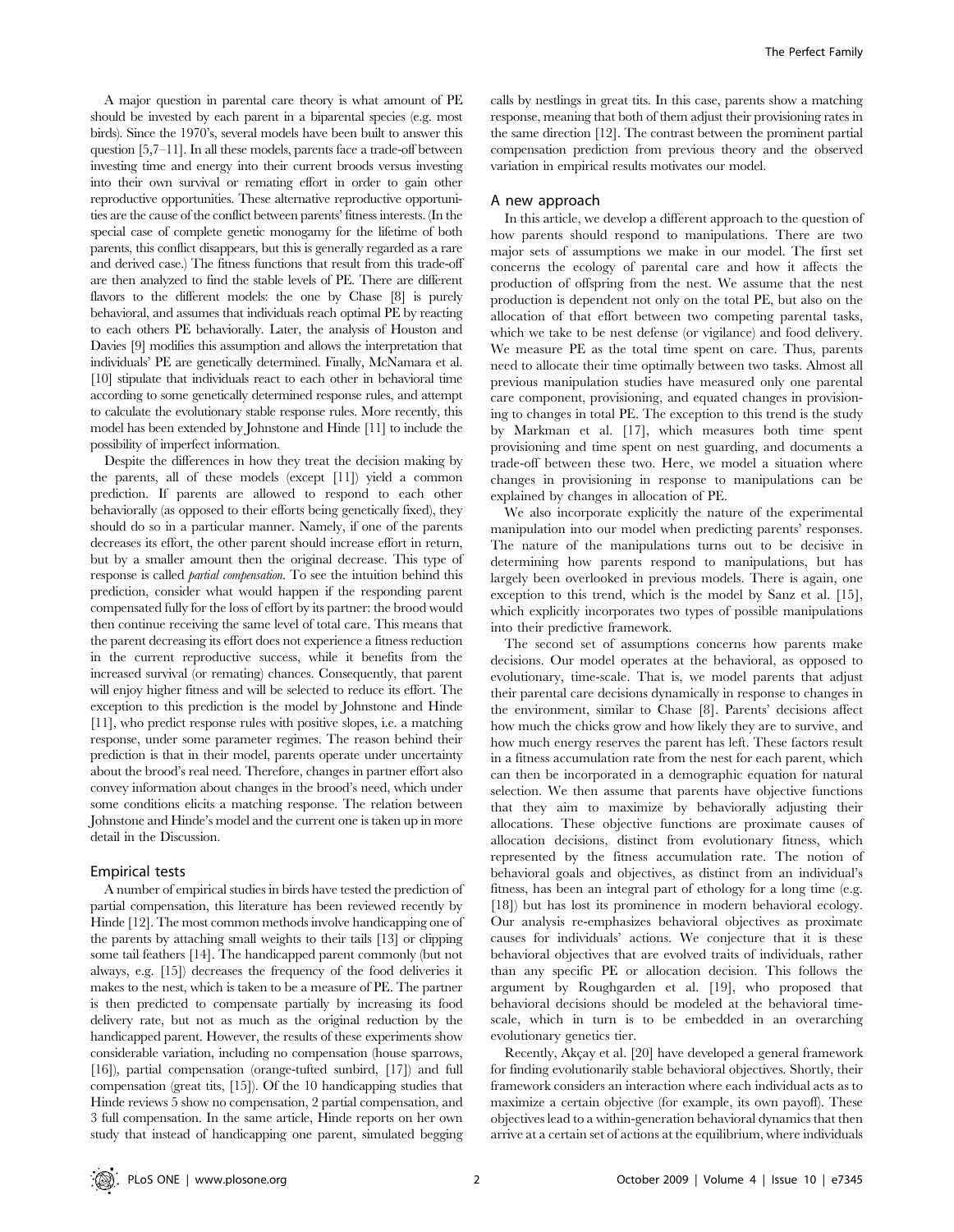locally maximize their own objectives. The payoffs from the behavioral equilibrium are then taken as the fitness of the individuals. Then, a mutant with a different objective function than the resident is introduced, and its fitness is calculated using the new behavioral dynamics that ensue. In this manner, they derive equations for behavioral objectives that are evolutionarily stable, i.e. cannot be invaded by any mutant.

In this paper, we skip this evolutionary analysis, and instead aim to produce a predictive framework for parental manipulation experiments, which exclusively take place in the behavioral time scale. For that, we need to specify what the evolved objectives of parents might be. Here, we assume that both parents aim to maximize the number of offspring fledged from the nest, which we call the nest production. This choice means that parents objectives are concordant, at least at the time-scale of manipulations. There are three independent motivations for this choice. The first motivation is intuitive: nest production is a simple and measurable measure of parental success, and is undoubtedly a major, if not the sole determinant of parental decisions at the behavioral scale we consider in our model. The second motivation comes from the results of Akçay et al. [20], who show that in games where players have conflicting payoff interests, efficient outcomes (i.e. ones upon which it is not possible to improve both players' payoffs) can be achieved only if parents' objectives are locally concordant at the behavioral equilibrium. In finite populations, only efficient outcomes are long-term evolutionarily stable [21,22], which implies that evolution can frequently lead to objectives that are concordant (see Discussion for more on this). Finally, the third motivation for this choice is methodological; we are interested in asking what predictions parents having concordant objectives leads to, and whether this case can account for the observed in empirical studies. In general, the objective functions can also engender some conflict between parents, and the case we consider can be viewed as a null-model to compare the conflict model with.

A second question we are interested in is whether parents act jointly, meaning that they communicate about factors affecting their decisions and decide on their allocations together, or whether they act independently from each other. This question is different than whether parents have common objectives. Even in the case where both parents aim to maximize offspring production from the nest, they might still face uncertainty about what the optimal allocation is. Parents might have different information about factors such as the brood's hunger level, temperature, or predation pressure, which will affect what their perception of the optimal time allocation. This is an important consideration for manipulation experiments: if one of the parents is manipulated while the other is not, the manipulated parent will experience a different environment than the non-manipulated parent. We model two ways in which the parents might arrive at their allocations. One is where parents communicate with each other, agree on a common picture of the environment, and act accordingly. In this case, they will maximize the same nest production function, which we label ''the perfect family,'' corresponding to the most harmonious state of affairs between parents. The second way is one where each parent decides its allocation individually, according to its own information about the environment. This we call the ''almost perfect family:'' even though parents have the same objectives, they do not actually work together to achieve it.

In the next section we describe our model and the analysis method we use for the two different scenarios of how parents decide on their allocations. We then present the conditions under which parents should compensate for changes in each other's allocation in response to manipulations under the two scenarios. We end with a discussion of the assumptions of our model as well

as how to distinguish between the two different decision making scenarios in our model.

## Analysis

Imagine two parent birds at a nest that must allocate time between two competing parental activities, say, nest defense and offspring provisioning. Parents adjust their allocations dynamically in a short time frame (e.g. minutes or hours) to maximize offspring production from the nest. When deciding on their allocations, parents face a budget constraint: they each have a fixed time allocated for parental activities, which we denote by  $T_m$  and  $T_f$  for the male and the female, respectively. The time budgets  $T_m$  and  $T_f$  are in effect measures of total PE. We regard the time budgets as constants at the time-scale of the responses to manipulations, meaning that parents cannot increase their allocation to both provisioning and defense at the same time. This situation can arise from at least two different scenarios: (i) the time budgets might be genetically determined, similar to the parental effort variables in the model of Houston and Davies [9], or (ii) time budgets do change as in the model of McNamara et al. [10], but at slower time-scales than the responses to the manipulation. We do not model how the time budgets are determined, but in both of these scenarios, parents would experience the trade-off between parental effort and personal survival that is found in previous models, which would prevent the time budgets being arbitrarily large (see also Discussion).

The time allocated by the parents to offspring provisioning is denoted by  $x_m$  and  $x_f$ , and the allocation to nest defense by  $y_m$ and  $y_f$  (the subscripts m and f are for the male and the female, respectively), with  $x_m + y_m = T_m$  and  $x_f + y_f = T_f$ . The production from the nest is the number of offspring surviving to the next breeding season. This varies as a function of the time allocated to defense and provisioning and is denoted by  $R(x_m, x_f, y_m, y_f)$ . The nest production function will in general depend on a number of factors, including brood size, the developmental stage of the chicks, environmental variables, etc. Here, we are interested in short-term responses of parents to experimental manipulations, rather than the complete trajectories of their allocations, and therefore we assume that everything that affects the nest production function stays constant, except for the experimental manipulation. To reflect the dependence of nest production on both provisioning and nest defense,  $R$  can be written as the product of two functions:

$$
R(x_m, x_f, y_m, y_f) = g(x_m, x_f) s(y_m, y_f),
$$

where  $g$  and  $s$  denote the growth rate and the survival rate of the brood as a result of parents' times spent provisioning and defending. Such a nest production function would arise when overwinter survival of juveniles is a function of the mass at fledgling (proportional to the growth rate g), and the survival to fledgling is a function of nest predation. In this paper, we treat the nest production function  $R$  as exogenously specified and derive the responses of parents as a function of the function's shape. This approach can be complemented with a mechanistic one that derives the nest production function from the specific breeding ecology of a species and thus relates the responses of the parents to particular biological or environmental factors, such as temperature, food availability or predation pressure.

An individual's time allocation decision can only be based on the information it has. Therefore, the function  $R$  needs to be interpreted from the individual parent's perspective, as its perception of how the nest production depends on their allocations. Parents'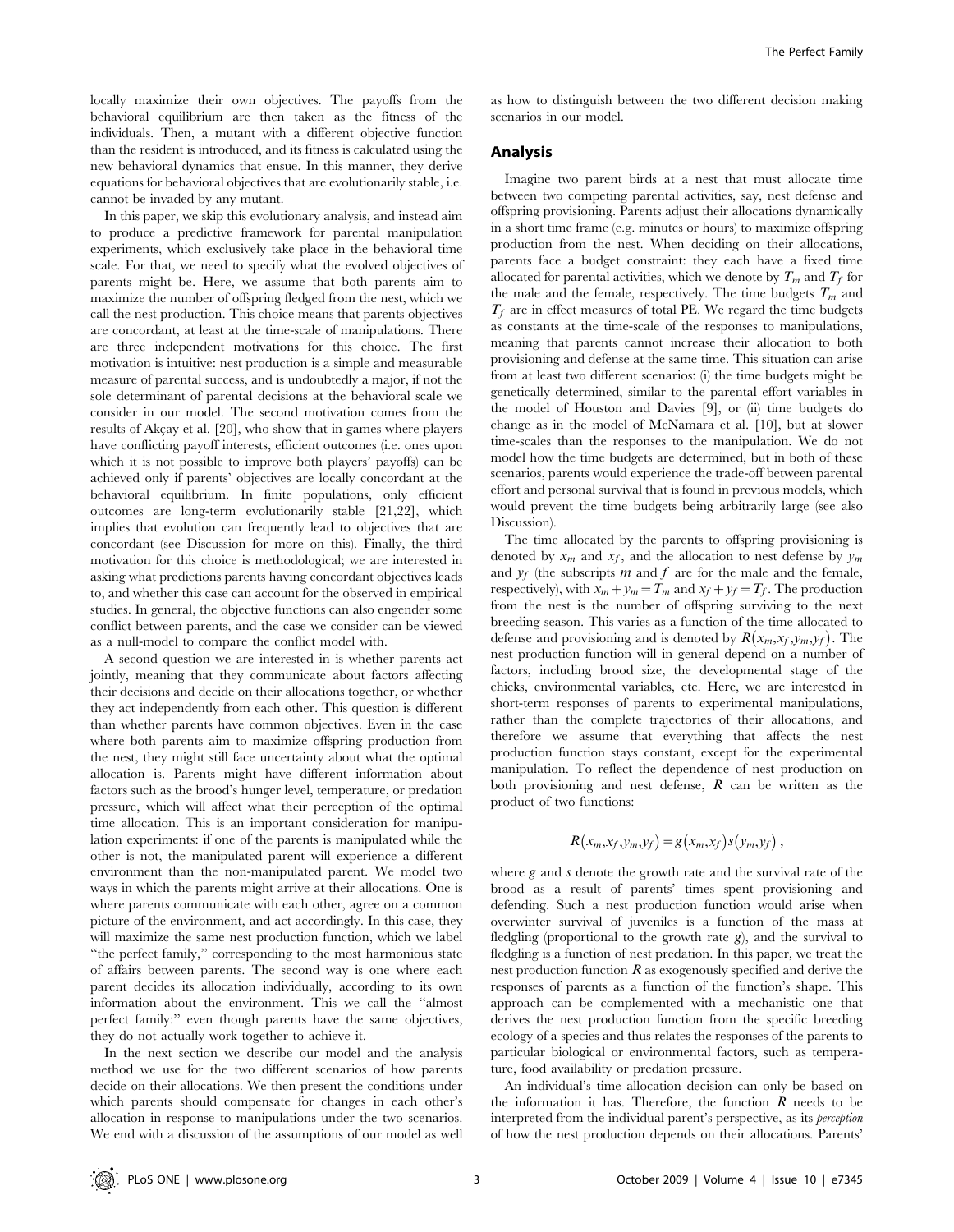perceptions of the nest production might differ from each other, and the real production function, depending on the information they possess about environmental factors (such as predation risk) and individual traits (such as effectiveness in foraging) that affect breeding success.

## The perfect family

For the perfect family case, we assume that parents communicate and arrive at a shared function  $R$ . The optimal allocation problem is then to maximize a single function  $R$  with respect to both parents' time allocations, subject to the budget constraints. There are two possible types of solutions: an interior solution meaning that both parents spend some time doing both tasks  $(0 < x_m < T_m$  and  $0 < x_f < T_f$ ), or a boundary solution where at least one of the parents devotes its time exclusively to a single task. Both parents spending their entire time budget doing different tasks corresponds to a complete division of labor. Evidence from birds with biparental care suggests that this is rare, so we focus mainly on interior solutions to the optimal allocation problem. The interior solutions can be found by taking the total derivative of R with respect to  $x_m$  and  $x_f$  and setting it equal to zero:

$$
\frac{dR}{dx_m} \equiv \frac{\partial R}{\partial x_m} + \frac{\partial R}{\partial y_m} \frac{dy_m}{dx_m} = \frac{\partial R}{\partial x_m} - \frac{\partial R}{\partial y_m} = 0 \tag{1}
$$

$$
\frac{dR}{dx_f} \equiv \frac{\partial R}{\partial x_f} + \frac{\partial R}{\partial y_f} \frac{dy_f}{dx_f} = \frac{\partial R}{\partial x_f} - \frac{\partial R}{\partial y_f} = 0
$$
 (2)

Here, we have incorporated the budget constraints into the first order conditions directly, by setting  $\frac{dy_m}{dx_m}$  $=\frac{dy_j}{dx}$  $\frac{dy_f}{dx_f}$  = -1. We denote the optimal allocation by the parents that solve equations (1) and the optimal and another by the parents that solve equations (1) and (2) by  $(x_m^*, x_f^*)$ , subject to second order conditions that ensure that the critical point is in fact a maximum, and that this maximum is a stable equilibrium of the behavioral dynamics following these objective functions [20]. For a discussion of behavioral stability under a different, discrete-time dynamics scenario, see [23].

#### The almost perfect family

For the almost perfect family case, one needs to modify the first order conditions above. We now have two nest production functions,  $R_m$  and  $R_f$ , standing for the male's and female's perceptions of the nest production. This is because parents do not communicate with each other and therefore optimize with respect to their own perception of the nest production function. The first order conditions are then:

$$
\frac{dR_m}{dx_m} = \frac{\partial R_m}{\partial x_m} - \frac{\partial R_m}{\partial y_m} = 0
$$
\n(3)

$$
\frac{dR_f}{dx_f} = \frac{\partial R_f}{\partial x_f} - \frac{\partial R_f}{\partial y_f} = 0
$$
\n(4)

## Results

#### Responses of parents to manipulations

In order for parents to change their allocations in response to an experimental manipulation, some aspect of the production

function must change. For example, handicapping one of the parents might reduce how much that parent's time allocation to provisioning increases offspring survival, but leave other aspects of the production function unchanged. Alternatively, a begging call playback [12] might change the parents' perception of brood need, again amounting to altering (the perception of) how the time allocated to provisioning affects offspring growth. To express this mathematically, we introduce a parameter,  $\alpha$ , that modulates the shape of the nest production function. This parameter represents some property of the environment or of a parent that has an effect on how time allocations translate into offspring production. An experimental manipulation can then be represented as a change in a. For example, handicapping the female can be represented by multiplying its foraging time  $x_f$ , by a term  $(1-\alpha) < 1$  in the growth function g, corresponding to a decrease in food brought to nest per unit time spent foraging. Increasing  $\alpha$  means more severe handicapping of the female. This example and an additional one is discussed further below.

## The perfect family

We want to calculate the change in parents' optimal allocations with  $\alpha$ , i.e.  $\frac{dx_m^*}{d\alpha}$  and with  $\alpha$ , i.e.  $\frac{dx_m^*}{d\alpha}$  and  $\frac{dx_f^*}{d\alpha}$ . The ratio of these two derivatives, which we call the relative response ratio and denote by  $\rho$ , gives us how parents' optimal allocations change relative to each other. Thus, we have:

$$
\rho = \frac{dx_m^*}{dx_f^*} = \frac{dx_m^*}{d\alpha} / \frac{dx_f^*}{d\alpha} \tag{5}
$$

Almost all of the experimental studies measure only the food delivery to the nest, which corresponds to the allocation to provisioning in our model. Therefore, the quantity  $\rho$  is what needs to be compared to experimental results.

Suppose the female is the manipulated parent. We can classify the different types of responses of the parents according to the sign and magnitude of the relative response ratio. Partial compensation occurs when the male and female adjust their allocations in opposite directions, but the male in a smaller magnitude than the female, i.e.:

$$
-1 < \rho < 0 \tag{6}
$$

Similarly, overcompensation and matching are characterized by  $\rho < -1$  and  $\rho > 0$ , respectively.

To obtain the relative response ratio, we take the total derivative of equations (1) and (2) with respect to the experimental manipulation parameter a, and solve the resulting two equations for  $\frac{d\bar{x}_m^*}{d\alpha}$  and for  $\frac{dx_m^*}{d\alpha}$  and  $\frac{dx_f^*}{d\alpha}$ . In this way, we obtain for the relative response ratio:

$$
\rho = \frac{\left(\frac{\partial}{\partial \alpha} \frac{dR}{dx_m}\right) \frac{d^2R}{dx_f^2} - \left(\frac{\partial}{\partial \alpha} \frac{dR}{dx_f}\right) \frac{d^2R}{dx_f dx_m}}{\left(\frac{\partial}{\partial \alpha} \frac{dR}{dx_f}\right) \frac{d^2R}{dx_m^2} - \left(\frac{\partial}{\partial \alpha} \frac{dR}{dx_m}\right) \frac{d^2R}{dx_f dx_m}},\tag{7}
$$

Note that this expression contains mixed derivatives of  $R$  with respect to  $x_m$  and  $x_f$ , and  $\alpha$  which means that the relative responses of the parents depend on how changing the value of  $\alpha$  (in other words, the experimental manipulation) affects the sensitivity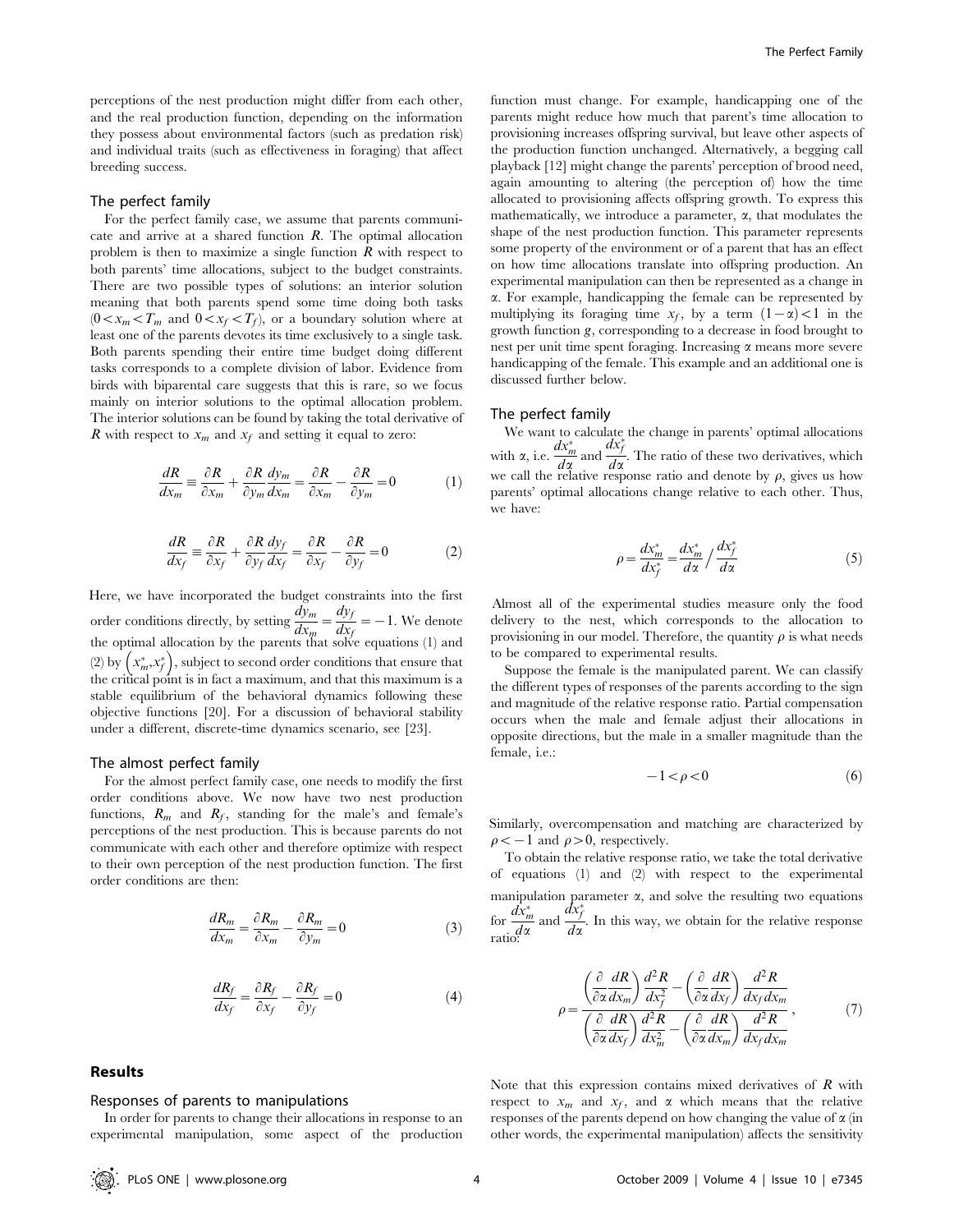of the production function to the time allocations of the male and the female. Given a particular nest production function, the righthand side of equation (7) evaluated at the optimum allocations, gives  $\rho$  as a function of the experimental manipulation parameter  $\alpha$ . Note that  $\rho$  describes the relative changes in  $x_m$  and  $x_f$ . As such, we are not interested in the change in  $\rho$  itself, rather, we want to know the value of  $\rho$  at a particular (non-manipulated) value of  $\alpha$ . (Note that we assume an infinitesimal change in the parameter  $\alpha$ ; for real manipulations, the change in  $\alpha$  will be finite, so we would need to deal with differences rather than derivatives.)

We distinguish between two types of manipulations that are representative of the possible range. In the first one, the manipulation decreases the contribution of the female's provision-<br>ing effort,  $x_f$ , to the production function, i.e.  $\frac{\partial}{\partial \alpha} \frac{dR}{dx_f} < 0$ , while dR  $\frac{dX}{dx}$  < 0, while increasing the contribution of the male's provisioning effort,  $x_m$ , i.e.  $\frac{\partial}{\partial \alpha}$ dR  $\frac{dX}{dx_m} > 0$ . Such an effect would be produced by handicapping manipulations that decrease the female's ability to find food and with it the amount of food delivered per unit time spent foraging by the female, which increases the importance of the food that the male brings in. Thus, we call this type of experimental treatments handicap manipulations. The second type of manipulation is characterized by  $\frac{\partial}{\partial x}$  $\partial \alpha$ dR  $\frac{\partial R}{\partial x_m} > 0$  and  $\frac{\partial R}{\partial a_m}$  $\partial \alpha$ dR  $\frac{dX}{dx} > 0$ , which would be the case when the real or perceived provisioning need of the brood is manipulated by, for example, food deprivation or playing begging calls to parents. We call such experimental treatments need manipulations. An example nest production function and two instances of manipulations that affect it in different ways are given below.

## Conditions for compensation in the perfect family

We focus on the conditions for a compensation response, i.e. the right-hand inequality in condition (6). This analysis is illustrative of the general pattern, namely that all three types of relative response ratios are possible, depending on the shape of the nest production function and the type of manipulation. Conditions for other types of responses can be found in a similar fashion.

The right-hand inequality in condition (6) is satisfied when the numerator and the denominator on the right hand-side of (7) have opposite signs. For handicap manipulations, a sufficient condition for a compensation response is that

$$
\frac{d^2R}{dx_f dx_m} < 0\,. \tag{8}
$$

The mixed derivative of the production function with respect to its two inputs has an important meaning in economics. It measures whether the inputs are substitutes or complements for each other. If the mixed derivative is negative, that means that an increase in one of the inputs decreases the marginal value of the other input; such inputs are called substitutes. In our case, condition (8) says that the male and female both can substitute for changes in each other's allocation. It is easy to show that this will be the case when  $x_m$  and  $x_f$ , and  $y_m$  and  $y_f$  are substitutes for each other in the foraging and defense functions  $g$  and  $s$ , respectively. (In our notation,  $\frac{\partial^2 g}{\partial x^2}$  $\frac{\partial^2 g}{\partial x_m \partial x_f}$  < 0 and  $\frac{\partial^2 s}{\partial y_m \partial x_g}$  $\frac{\partial^2 S}{\partial y_m \partial y_f}$  < 0.) In many bird species, we expect this to be true because both parents are usually capable of both provisioning and defense and thus one's effort can be substituted for the other's. On the other hand,

a positive mixed derivative of g can come about when the overwinter survival is an accelerating function of the total food delivered. This can happen, for example, when there is some baseline level of food provisioning required for the basal metabolism of the nestlings, and anything above the baseline

contributes to increased survival after fledging. This would make  $\partial^2 g$  $\frac{\partial}{\partial x_m \partial x_f} > 0$ , which enables a matching response. A similar argument can be made for the survival  $p$  as a function of total time allocated to nest defense.

The situation changes under a need manipulation. Then, condition (8) no longer guarantees compensation, but it is a necessary condition for compensation. This means that even if the parents' allocations are substitutes for each other, the optimal response to a need manipulation can be in the same direction for both. Conversely, the inverse of inequality (8) guarantees a matching response. The implication of this change in the necessary and sufficient conditions mean that for some nest production functions, different types of manipulations can produce strikingly different types of relative responses.

#### An example

We illustrate the differences in the relative response ratio predicted under two different types of manipulations with a specific nest production. We use the following functions for the provisioning and nest defense components, respectively:

$$
g(x_f, x_m) = x_m + x_f - \frac{1}{2} (x_m + x_f)^2
$$
  

$$
s(y_f, y_m) = \frac{(y_m + y_f + y_m y_f)}{3}
$$

These functions are not meant to be realistic descriptions of the components of a nest production function. Rather, they are simple functions that incorporate the generally expected properties of a nest production function. The provisioning function g (similar form to the one used in [11]) increases with the sum of the parents' allocation, and displays diminishing returns from total time allocated to provisioning. The survival function s increases linearly with each parent's defense allocation and is scaled such that it is always between zero and one. The term  $y_m y_f$  in the survival function both ensures that we have an internal solution to the optimization problem and also captures an aspect of defense behavior we do not explicitly model here. Generally, nestling survival will depend not only the amount of time spent on defense, but also the timing of the defense. For example, if both parents need to be present and defending the nest for effectively mobbing some nest predators. If parents do not coordinate their defense bouts, they would be together at the nest a fraction  $y_m y_f$  of the time, hence the product term.

To represent the two different types of manipulation, we parametrize the provisioning function in two different ways. For a handicap manipulation, we multiply  $x_f$  in g by a factor  $(1-\theta)$ ,  $\theta$  being the experimentally manipulated parameter. Increasing  $\theta$  can be thought of as handicapping the female, so that it brings in less food per time spend foraging. This would decrease the contribution of female's provisioning allocation to the growth rate of the offspring. We assume for simplicity that the handicap on a female does not affect the contribution of her defense to the survival function s. In reality, a handicap is likely to affect both the g and s components of the nest production function. In such cases, experimental manipulation might not satisfy the part of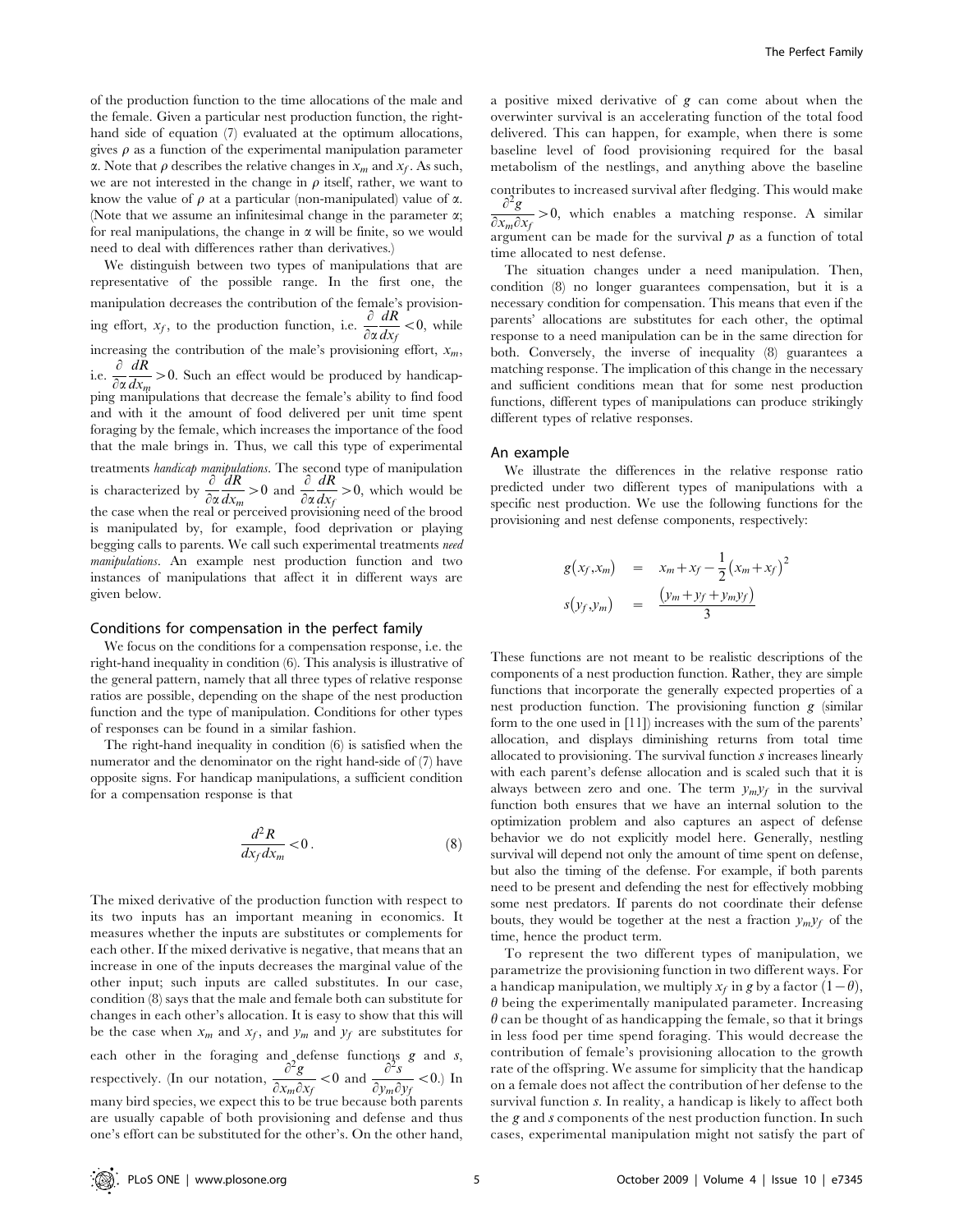our definition of the handicap manipulation that stipulates  $\partial$  dR  $\partial \alpha \, dx_j$ <0. In general, one would need to verify that the effect of the manipulation on the provisioning function is sufficiently greater than the effect on the survival function, to satisfy this condition.

To model a need manipulation, we multiply the sum  $x_m + x_f$  in g with a number  $v > 0$ . Increasing v results in an increase in the slope of the provisioning function as a function of the total allocation to provisioning, as well as shifting its maximum towards higher provisioning efforts. Both of these effects correspond to an increase in the need (or potential to grow) of the brood [11], since a more hungry brood can ingest more food, and will benefit more from food received. The parameters  $\theta$  and v are two different instances of the generic experimental manipulation parameter  $\alpha$  in equation (7).

Figure 1 shows how parents' allocations behave in the two manipulations. At  $\theta=0$  and  $v=1$ , both parameterizations give production functions  $R$  identical to each other. However, despite starting from the same point, handicapping the female (going right on Figure 1A) produces a partial compensation response, whereas increasing the need of the brood (going right on Figure 1B) results in a matching response. This is because in the handicap manipulation (Figure 1A), the overall need of the brood is not affected directly, while the female becomes less efficient in provisioning, so that the optimum allocation of the pair shifts towards the male shouldering more of the provisioning and the female more of the defense. In contrast, the need manipulation (Figure 1B) increases the overall need of the brood so that overall, provisioning becomes more important relative to defense, causing a shift in both parents' allocations towards more provisioning. Figures 1C and 1D further illustrate the responses by plotting the relative response ratio,  $\rho$ . In the handicap manipulation (Figure 1C),  $\rho$  is negative and switches from overcompensation ( $\rho < -1$ ) to partial compensation. In contrast, in the need manipulation, parents match each other's changes, resulting in a positive  $\rho$ . Thus, the perfect family behaves in radically different ways in response to different types of manipulations.

### The ''almost perfect'' family

The analysis in this case is similar to the perfect family case, but the fact that parents optimize individually with respect to their own perceptions of nest production changes the result markedly. Denoting the male's perception by  $R_m$  and the female's by  $R_f$ , we



Figure 1. Response of the parents in the perfect family. Panels A and C are for a handicap manipulation; Panel A depicts parents' optimal allocations to foraging,  $x_m$  (solid line) and  $x_f$  (dashed line), as well as total time spent foraging by the pair (dotted line) as a function of the handicap manipulation parameter,  $\theta$ . Panel C, on the other hand, plots the relative response ratio  $\rho$ , i.e. the ratio of the derivatives of  $x_m$  and  $x_f$  with respect to  $\theta$ . Note that in Panel A,  $x_m$  and  $x_f$  change in opposite directions; accordingly, rho is negative over the range plotted here. Panels B and D depict the same for a need manipulation with the need manipulation parameter v. In Panel B,  $x_m$  and  $x_f$  coincide; accordingly, the ratio of their derivatives is constant and equal to 1, corresponding to a matching response. The dotted vertical line in Panels C and D mark the non-manipulated nests for the two experiments; the sign of the relative response ratios  $\rho$  at these points differ between the two types of manipulations. The fact that  $\rho$  is constant and equal to 1 in Panel D is caused by the symmetry between the male and the female, and is not a generic feature of the perfect family model. If males and females are different in some respect,  $\rho$  will be different than 1, and will vary. doi:10.1371/journal.pone.0007345.g001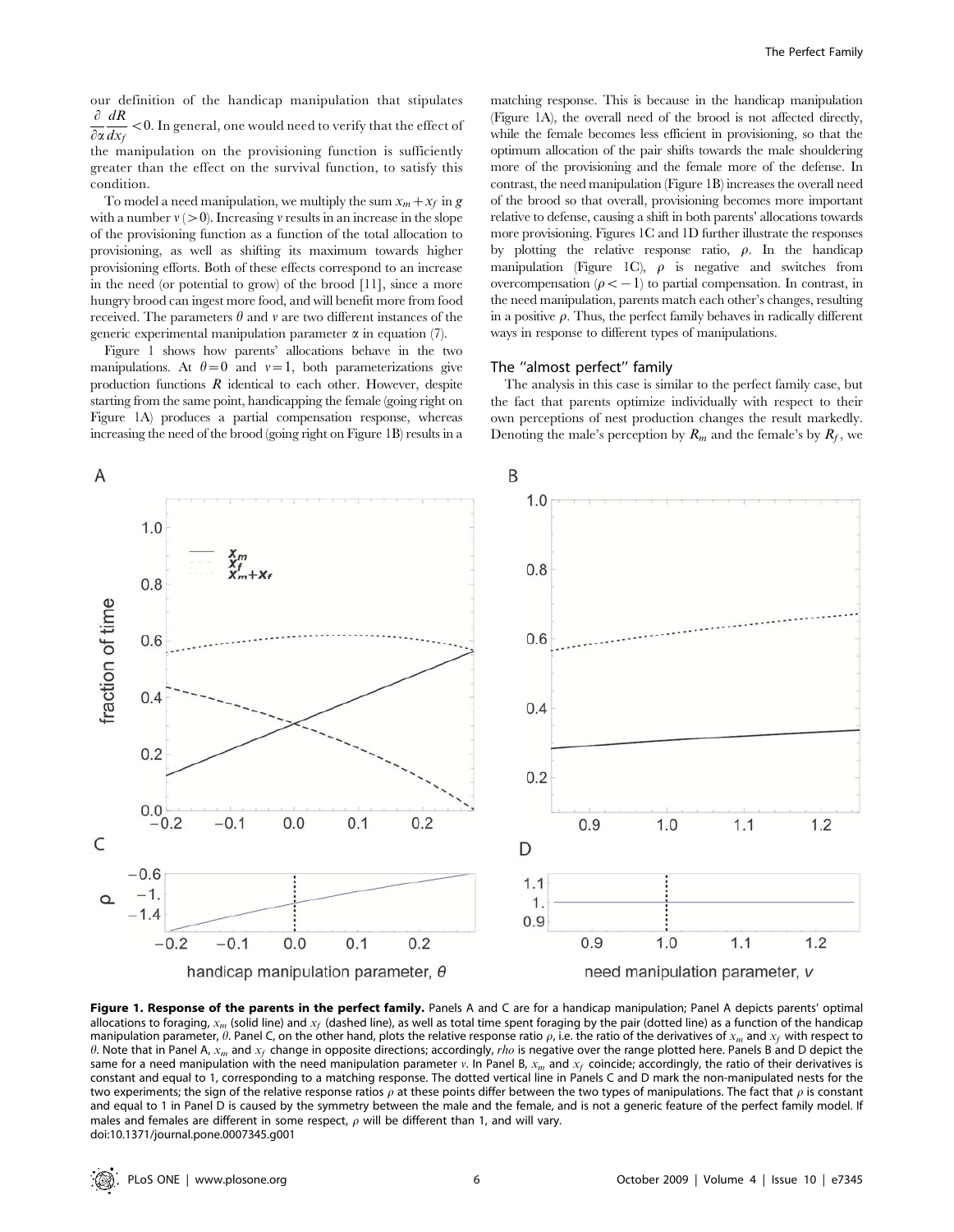again assume that the female is manipulated. As above,  $R_f$  is a function of  $x_m$ ,  $x_f$  and the manipulated parameter,  $\alpha$ , but now the male is not manipulated and parents do not exchange information. Therefore, the male does not see a change in  $\alpha$ , and  $R_m$  has no explicit a-dependency. Taking the total derivative of the first order condition (3) for the male's allocation with respect to  $\alpha$ , we get:

$$
\frac{d^2 R_m}{dx_m^2} \frac{dx_m}{d\alpha} + \frac{d^2 R_m}{dx_m dx_f} \frac{dx_f}{d\alpha} + \frac{\partial}{\partial \alpha} \frac{dR_m}{dx_m} = 0
$$
 (9)

Now, the last term in this equation is zero, since  $R_m$  does not depend on a explicitly. Hence we can solve for the relative response ratio  $\rho$  from this equation alone:

$$
\rho = -\frac{\frac{d^2 R_m}{dx_f \partial x_m}}{\frac{d^2 R_m}{dx_m^2}}\tag{10}
$$

Thus, the relative response ratio in the almost perfect family only depends on  $R_m$ , and not on how changes in  $\alpha$  affect the female. (Note that we chose the female as the manipulated parent by convention only; if the male were to be manipulated,  $\rho$  would depend only on  $R_f$ .) The reason is simple: since the male does not see the manipulation, it cannot react to it directly. Therefore, the male reacts to the only change it can see, which is the change in female's allocation,  $x_f$ . This is why we are able to compute the relative response ratio  $\rho$  using only the male's first-order optimization equation, whereas we needed both first-order conditions in the perfect family case. Different manipulations will affect the absolute responses of the parents (i.e.  $\frac{dx_m}{d\alpha}$  and  $\frac{dx_f}{d\alpha}$ ), and we can compute both those using both first order conditions. However, the ratio of the absolute responses,  $\rho$ , is constant, and independent from how the manipulation changes  $R_f$ .

Looking at the condition for compensation ( $\rho < 0$ ), we find that the necessary and sufficient condition is now:

$$
\frac{d^2R_m}{dx_f\partial x_m} < 0, \qquad (11)
$$

since the second order condition for optimization ensures that the denominator in (10) is negative. Figure 2 depicts the response of an almost perfect family to the same manipulations described above. One can discern immediately that the almost perfect family respond differently than the perfect family. Whereas the perfect family exhibited either compensation or matching responses depending on the manipulation, the almost perfect family only



Figure 2. Response of the parents in the almost perfect family. Panels A and C are again for a handicap manipulation, and Panels B and D are for the need manipulation. Legend same as in Figure 1. The main difference here is that the almost perfect family condition predicts partial compensation in both cases. At the non-manipulated baseline marked with the dotted line, the relative response  $\rho$  has the same value for both types of manipulations.

doi:10.1371/journal.pone.0007345.g002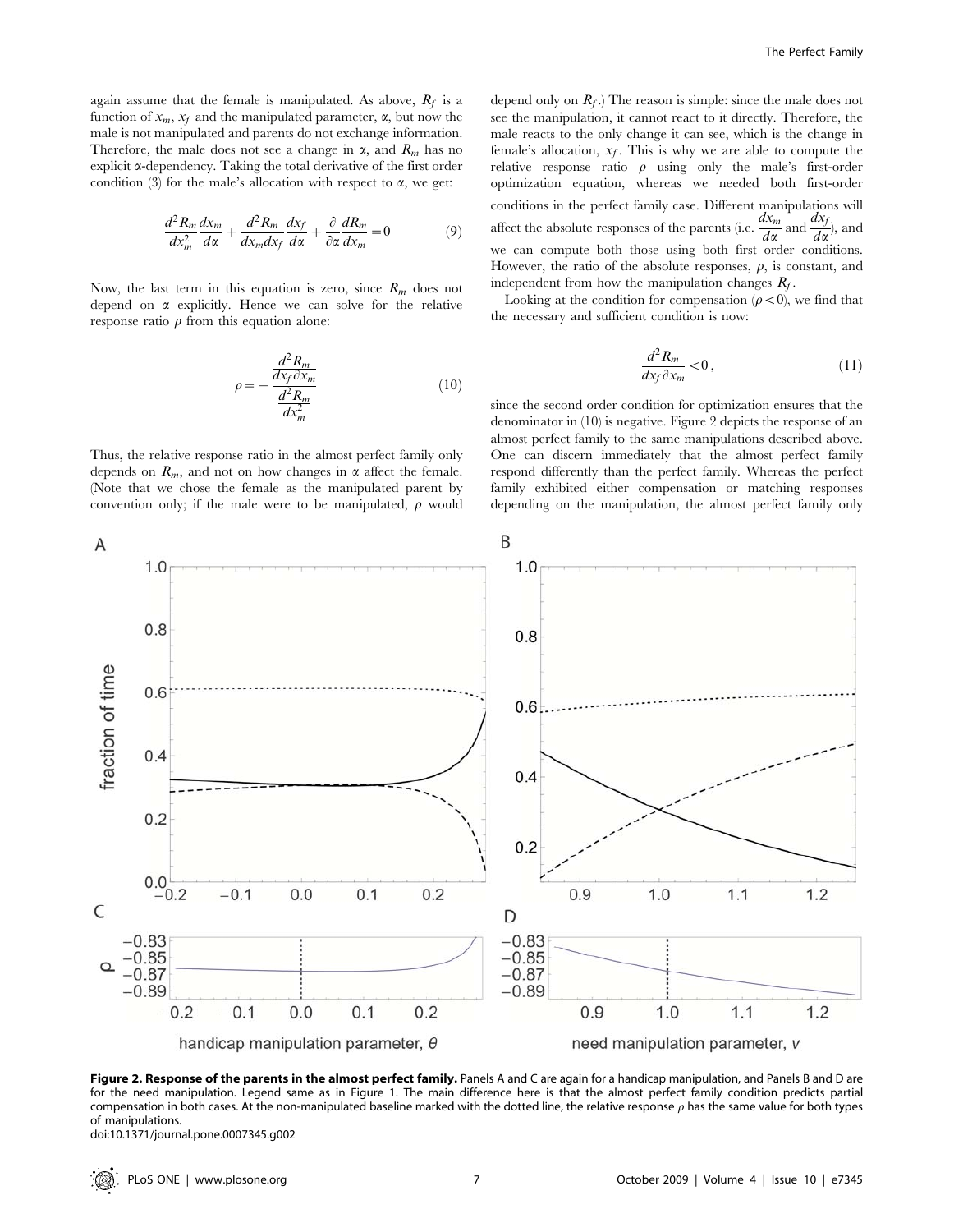exhibits a compensation response. For the handicap manipulation (Figure 2A), the female reduces its allocation to foraging, while the male compensates for this reduction. For the need manipulation (Figure 2B), the female increases its allocation to foraging, and the male compensates again, reducing its allocation to foraging. Figures 2C and 2D again depict the relative response ratio  $\rho$ : even though the shift of a given parent's allocation is in opposite directions for the two different manipulations, the relative response ratio is negative for both, and has the same value at the nonmanipulated nest for the two manipulations. This feature of the almost perfect family is in stark contrast with the perfect family, where the relative response ratios under the different manipulations have opposite signs. This difference can be used to empirically distinguish between the perfect and almost perfect family cases (see Discussion).

### Discussion

Our aim in this paper is to present a simple model that can explain results from a number of manipulation experiments that fail to confirm the partial compensation response from earlier theory. Our explanation rests on the fact that empirical studies have mostly focused on only one component of parental care, provisioning of the offspring. However, breeding animals commonly face a trade-off between multiple tasks required for successful breeding [24]. Given such a trade-off, empirical studies that only focus on one component would not measure the total PE, and changes in the measured component due to manipulations do not necessarily imply changes in the total PE. To our knowledge, there is only one manipulation study that has measured timebudgets of parents and tracked how allocation to different tasks has changed. Markman et al. [17] found that handicapping female orange-tufted sunbirds (Nectarinia osea) reduced their nest-visiting rate, to which their partners responded by increasing theirs. While doing so, the males reduced the time they spend guarding the nest, indicating a trade-off between these two tasks. Future studies need to quantify time allocation of individuals to different parental tasks in order to gain a more complete picture of parents' responses to manipulations.

Another implication of our model is that the ecological determinants of nest production, reflected in the nest production function  $R$ , play a decisive role in determining how parents respond to manipulations. In particular, a nest production function where both parents can substitute for each other in both tasks tends to produce compensation type responses. On the other hand, when parents' allocations are complementary, matching responses become more likely. Thus, different species can exhibit different responses, depending on the details of their breeding ecology and the nest production function it results in. Similarly, how the manipulation actually affects the nest production also changes the results dramatically, possibly reversing the sign of the relative response ratio  $\rho$  in the perfect family case (see below).

With this model, we also aimed to explore the process by which parents make their allocation decisions. Specifically, we modeled parents' responses as resulting from a behavioral objective function. We assumed that the behavioral objectives of the parents are entirely concordant, with both aiming to maximize nest production. This assumption can be viewed from three different perspectives. First, it can be seen as an empirical proposition: as detailed above, our model can be tested by quantifying the nest production function and comparing parents' responses to the prediction of our model. To model the responses of parents when they have a mix of common and private interests is beyond the scope of this paper, but would follow the same methodology as

here. It is possible to build both perfect family (with communication) and almost perfect family (without communication) type models for the non-concordant objectives case as well. These models would yield expressions for the relative response ratio that depend on the private interests of the parents as well as their common interest in the nest production. Thus, testing the role of private and conflicting interests in the responses of parents to manipulations will likely require experimental methodologies that affect potential private interests separately from the nest production function.

The second perspective is to view our assumption as highlighting the theoretical possibility of parents having concordant objectives. Such a claim is at odds with the widely accepted notion that parents are in conflict with each other over parental decisions [25], and one might wonder how it can be justified. The key to answering this question is to note that in our model, behavioral objectives are proximate mechanisms for behavior, and are conjectured to evolve according to their fitness consequences, as proposed by Roughgarden et al. [19]. Even though behavioral objectives evolve to maximize fitness benefits to the individuals, they do not need to directly represent the fitness function. Whenever there is no lifetime genetic monogamy, evolutionary interests of parents will differ from each other, and may be in conflict. However, concordant objectives can result in positive behavioral feedbacks in parents' actions, which would lead both of them to invest more in acts that benefit each other, and both have higher fitness as a result. Recently, André and Day [21] analyzed the linear response rule model of McNamara et al. [10], and found that in finite populations, only efficient outcomes (i.e. ones upon which it is not possible to improve both individuals' payoffs simultaneously) can be evolutionarily stable. This finding is corroborated by Dekel et al. [22], who find that if the utility functions of individuals who play a non-cooperative game are allowed to evolve in a finite population, evolutionarily stable outcomes have to be efficient. Finally, Akçay et al. [20] show that efficient outcomes in a game with payoff conflict imply locally concordant objectives at the outcome. The combination of these results imply that evolution in finite populations should frequently lead to concordant objectives.

Finally, the third perspective is that conflict over total PE can also co-exist with concordant objectives at the nest. We do not model how parents determine their time budgets, which is the measure of total PE in our model. The fitness trade-off between PE and alternative reproductive opportunities that is the hallmark of sexual conflict models will be present at the determination of the time budgets, and can lead to conflict of interests. This conflict may well not be resolved. However, given a pair of time budgets, both individuals are interested in maximizing the returns from their time investment. Thus, even though parents might be in conflict over time budgets, they should have concordant interests while allocating their time budget for maximum nest production. We also note that we did not model potential conflicts between parents relating to hatching asynchrony [26] and differential investment in individual offspring [27]. An interesting question for future work is how the potentially different modes of decision making at the seasonal versus daily time-scales, as well as broodlevel decisions versus decisions related to individual offspring interact with each other.

It is worth emphasizing again that these perspectives are not meant to imply that our model disproves the parents-in-conflict view. Our point is simply that there are strong theoretical and empirical reasons to devote close attention to the issue and the possibility of concordant objectives.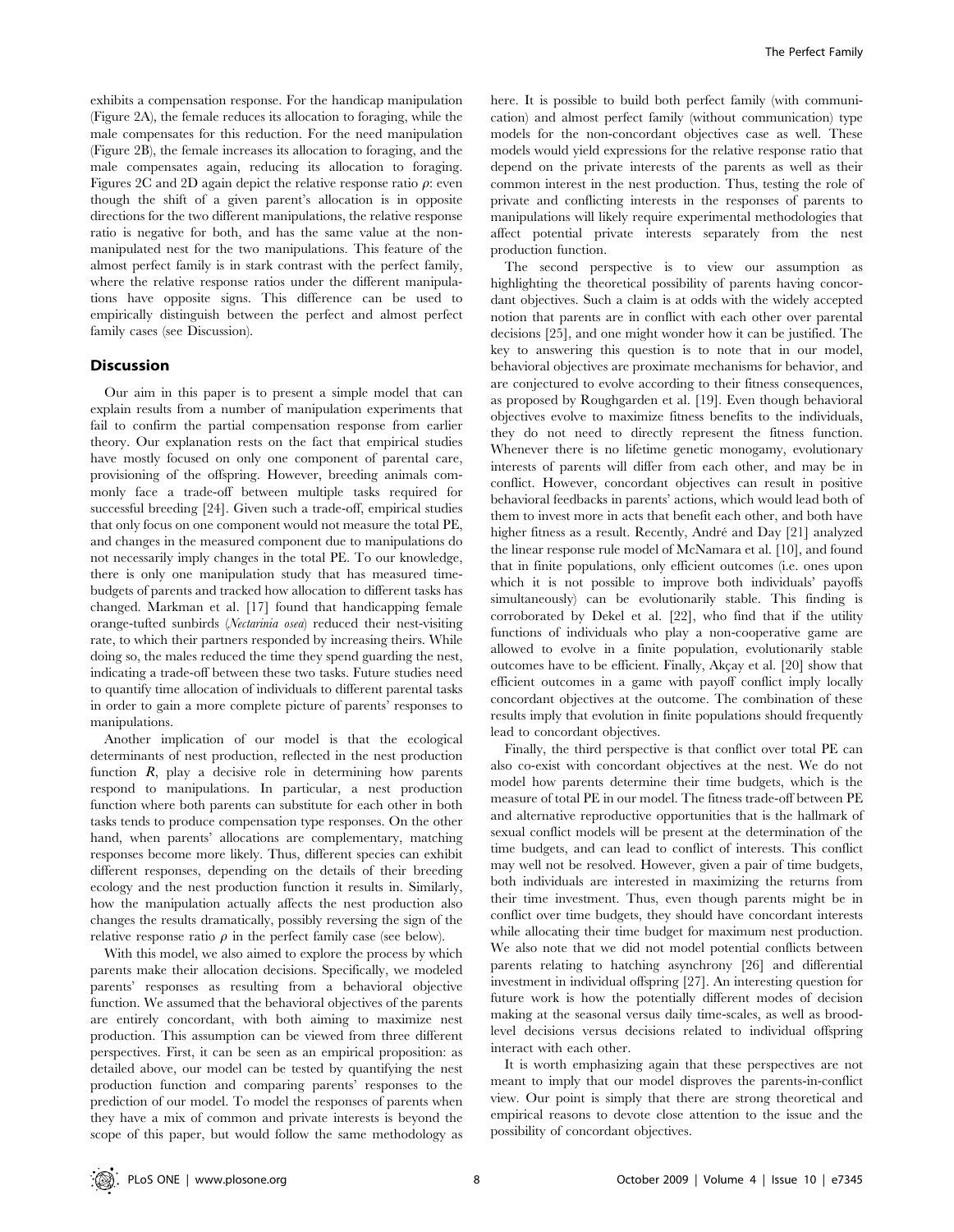#### The perfect vs. almost perfect family

Distinct from the question of the objectives driving parents' decisions is how parents with given objectives decide on their time allocations. In particular, we distinguish between the perfect and the almost perfect family models. In the almost perfect family model, parents do not communicate with each other except through changing their allocations. In contrast, the perfect family model allows for direct communication between parents about the manipulation itself. This leads to qualitatively different relative response regimes, since the optimal response to a manipulation of the brood's need is different than that to a handicap manipulation, and both parents can discern which is needed. Our model points out how these two cases can be distinguished from each other empirically.

In the perfect family, the relative response ratio of the parents can be positive, or negative, depending on the type of manipulation. In contrast, parents that do not communicate with each other when making allocation decisions will show the same relative response, regardless of the type of manipulation. An experiment can subject two groups of pairs from the same population to the two different types of manipulations described here and compare the relative response ratios between the groups. Previous studies suggest that parents of at least one bird species do show different responses to different types of manipulations: Sanz et al. [15] and Hinde [12] both manipulated pairs of great tits (Parus major), but in different ways. In response to their handicapping manipulation, Sanz et al. [15] documented a compensation response, while Hinde [12], using playbacks of begging calls, found that both parents increased their feeding effort. These results are consistent with the perfect family model and not with the almost perfect family, but they should be replicated in the same population to minimize possible confounding differences between populations.

It is also useful to compare our models to the work by McNamara et al. [10] and Johnstone and Hinde [11]. McNamara et al. stipulate that parents use genetically fixed, linear response rules which they predict to have negative slopes, corresponding to compensation responses. Johnstone and Hinde [11], in a model motivated in part by the matching response found by Hinde [12], show that the slope of the evolutionarily stable linear response rule can also be positive. The main ingredient in their model is uncertainty about the brood's real need, which generates evolutionarily stable response rules that under some parameter values prescribe matching behavior. Thus, the linear response rule approach also predict both matching and compensation by the

#### References

- 1. Clutton-Brock TH (1991) The Evolution of Parental Care. Princeton, NJ: Princeton University Press.
- 2. Arnqvist G, Rowe L (2005) Sexual Conflict. Princeton, NJ: Princeton University Press.
- 3. Trivers RL (1972) Parental investment and sexual selection. In: Campbell B, ed. Sexual selection and the descent of man, Aldine-Atherton. pp 136–179.
- 4. Houston AI, McNamara JM (2002) A self-consistent approach to paternity and parental effort. Phil Trans R Soc B 357: 351–362.
- 5. Winkler D (1987) A general model for parental care. The American Naturalist 130: 526–543.
- 6. Clutton-Brock TH, Vincent ACJ (1991) Sexual selection and the potential reproductive rates of males and females. Nature 351: 58–61.
- 7. Maynard Smith J (1977) Parental investment: A prospective analysis. Animal Behaviour 25: 1–9.
- 8. Chase ID (1980) Cooperative and noncooperative behavior in animals. The American Naturalist 115: 827–857.
- 9. Houston AI, Davies NB (1985) The evolution of cooperation and life history in the dunnock Prunella modularis. In: Sibly RM, HSR, eds. Behavioural Ecology Blackwell Scientific Publications. pp 471–487.
- 10. McNamara JM, Gasson CE, Houston AI (1999) Incorporating rules for responding into evolutionary games. Nature 401: 368–371.

parents, depending on the parameters describing parents' information about the brood's need. A prominent feature of these models is that the linear response rules are genetically fixed, meaning that a species that has evolved a positively sloped response rule will always respond to manipulations by a matching response (although the absolute direction might vary, e.g. parents might both decrease or increase their effort). This is very similar to what the almost perfect family predicts, and the underlying reason is the same in both cases: parents in both our almost perfect family and in the linear response rule model only react to changes in their partner's behavior. In other words, these models exclude communication between parents other than through changing efforts or allocations, whereas the perfect family model allows direct communication about the manipulation. Thus, the perfect family model also stands as an alternative to the response rule models [10,11], and can be distinguished from them using the same empirical methodology described above.

To summarize, our goal in this paper was to present a model of behavioral decision making by parents that can explain the varied results from experimental studies that manipulate parents. Our model predicts the type of response as a function of the nest production function that encapsulates the information about the breeding ecology, and the type of manipulation carried out. We assume that parents have common behavioral objectives when making time allocation decisions in the nest, and show that given a trade-off between different parental tasks, varied responses of parents can be explained under this assumption. We suggest that future theoretical and empirical work should address the issue of whether parents have concordant or conflicting interests when making decisions at the nest. We provide two qualitatively different models for how the pair might act, and suggest a way in which these two models can be distinguished empirically. We hope that our model will renew interest on the diversity of ways in which parents make decisions and interact with each other.

#### Acknowledgments

We thank Priya Iyer for helpful discussions during this work, and Fred Adler, Mathias Kölliker, and an anonymous reviewer for constructive criticism on an earlier version of this manuscript.

#### Author Contributions

Analyzed the data: EA. Wrote the paper: EA JR. Conceived and analyzed the model: EA. Conceived the model: JR.

- 11. Johnstone RA, Hinde CA (2006) Negotiation over offspring care how should parents respond to each other's efforts? Behavioral Ecology 17: 818– 827.
- 12. Hinde CA (2006) Negotiation over offspring care? a positive response to partner-provisioning rate in great tits. Behavioral Ecology 17: 6–12.
- 13. Wright J, Cuthill I (1989) Manipulation of sex differences in parental care. Behavioral Ecology and Sociobiology 25: 171–181.
- 14. Slagsvold T, Lifjeld J (1990) Influence of male and female quality on clutch size in tits (Parus spp.). Ecology 71: 1258–1266.
- 15. Sanz JJ, Kranenbarg S, Tinbergen JM (2000) Differential response by males and females to manipulation of partner contribution in the great tit. Journal of Animal Ecology 69: 74–84.
- 16. Schwagmeyer PL, Mock DW, Parker GA (2002) Biparental care in house sparrows: negotiation or sealed bid? Behavioral Ecology 13: 713–721.
- 17. Markman S, Yom-Tov Y, Wright J (1995) Male parental care in the orangetufted sunbird: behavioural adjustments in provisioning and nest guarding effort. Animal Behaviour 50: 655–669.
- 18. McFarland D, Houston A (1981) Quantitative ethology: the state space approach. Boston, Ma: Pitman Advanced Pub. Program.
- 19. Roughgarden J, Oishi M, Akçay E (2006) Reproductive social behavior: Cooperative games to replace sexual selection. Science 311: 965–970.